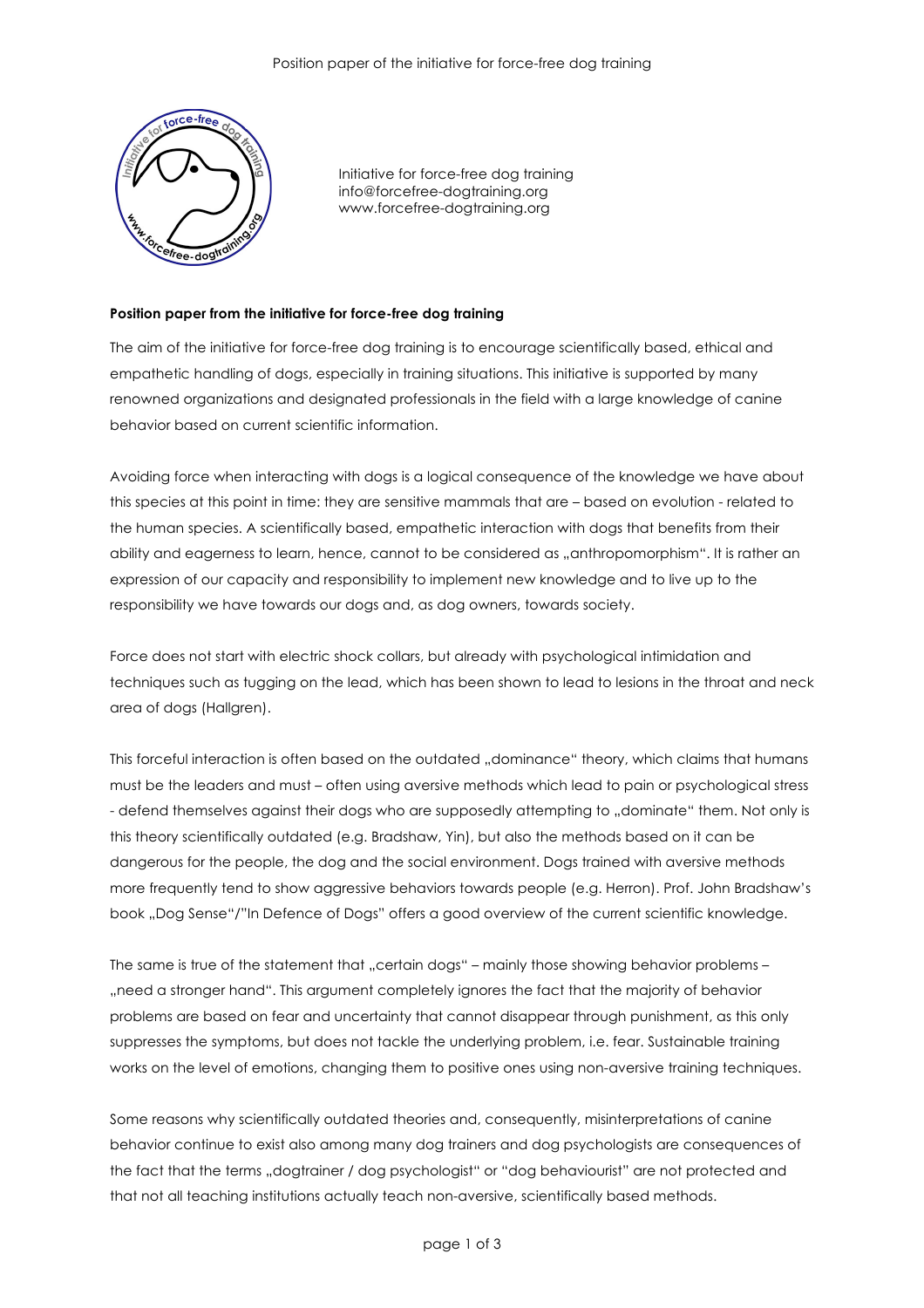The history of scientifically based interactions with dogs (therapies, training, social interactions) is similar to that of pedagogy with children. Fifty years ago, it was normal to beat children as a form of education. Today we luckily know better. This development should also be the aim in the education of and interaction with dogs (and other animals). As is true for us humans, dogs cannot learn (well) if they are stressed or in pain. A TV-show promoting a nanny, who suffocates children to near loss of consciousness, would immediately be taken off the air and the company sued. Dogs do not yet have this protection at this point in time, as forceful methods such as just described are regularly shown on television. Anybody who is familiar with canine body language and learning theory can, however, immediately recognize that these dogs, supposedly "healed" with intimidation and force, are actually traumatized, lethargic and helpless. In child education we have developed the empathy necessary to classify beating as insupportable. Our empathy should not end at the species barrier, but pass it.

Known TV trainers have been working with aids such as shock collars and choke collars, all of which are forbidden by law in Switzerland. The aim is described as "relaxed submission" and is apparently reached within minutes. What is seen in reality, however, are dogs that freeze as a reaction to fear or shut down completely (a state scientifically referred to as "learned helplessness"), i.e. states that are far from being a treatment or training success. Before buying books, show tickets etc, please inform yourself regarding these methods that are far from current scientific knowledge and often based on long expired theories and make an informed decision on whether you really want to support this way of communicating with dogs.

We would like to invite you to have a look at some of the attached links, so you can create your own opinion. You might come to the conclusion that you do not want to support these methods based on physical force and/or psychological intimidation.

The selection of books and links to movies of training situations are meant to give you additional information on recent findings in behavior research and biology and on how this knowledge can be implemented in an approach to training that is successful and based on human-dog collaboration. Based on our own experience, we can assure you that knowing as much as possible about the dogs we share our lives with is not only worth it regarding training success, but also leads to a great deal of pleasure collaborating with them (and not against them). Finding a trainer who takes the same approach is a first step to mutual success.

As Gandhi already said, "the greatness of a nation and its moral progress can be judged by the way its animals are treated".

We can all contribute to this progress.

Initiative for force-free dog training (see annex for supporting professionals and organizations)